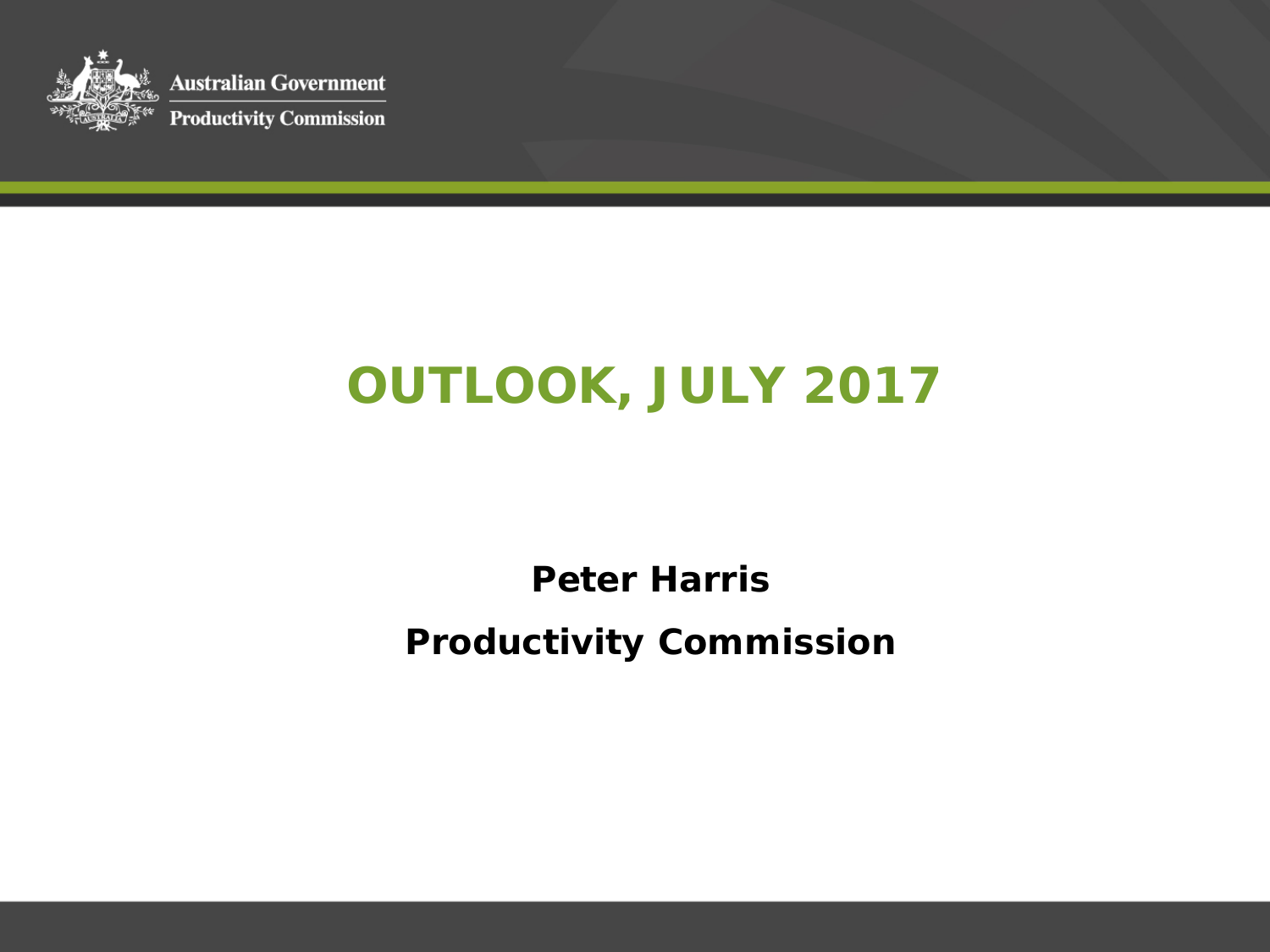



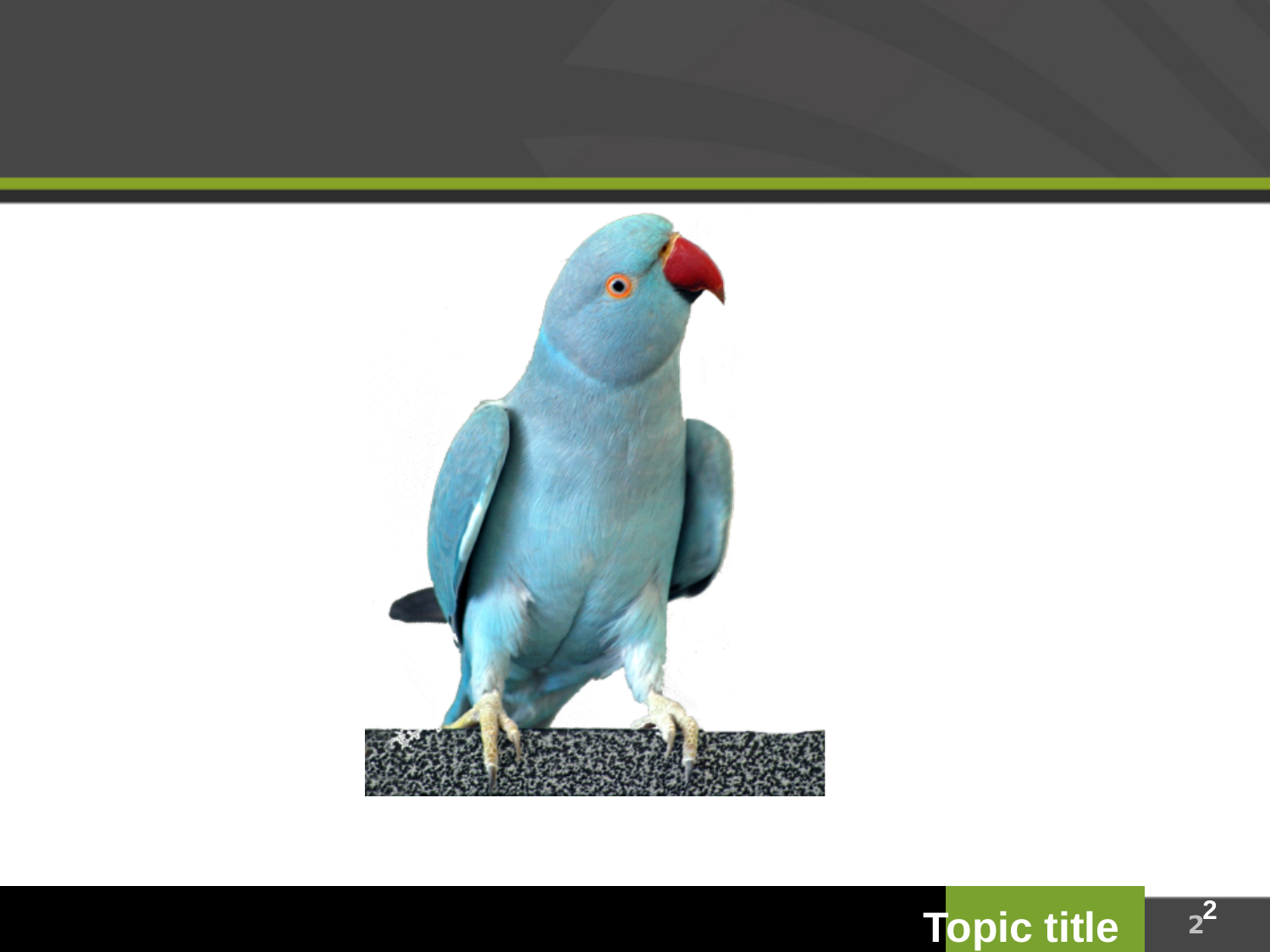#### **Contributions to income growth**



**Gross national income per capita**

Data source: ABS 2016, Australian System of National Accounts, 2015–16, Cat. no. 5204.0, December, and Productivity Commission estimates.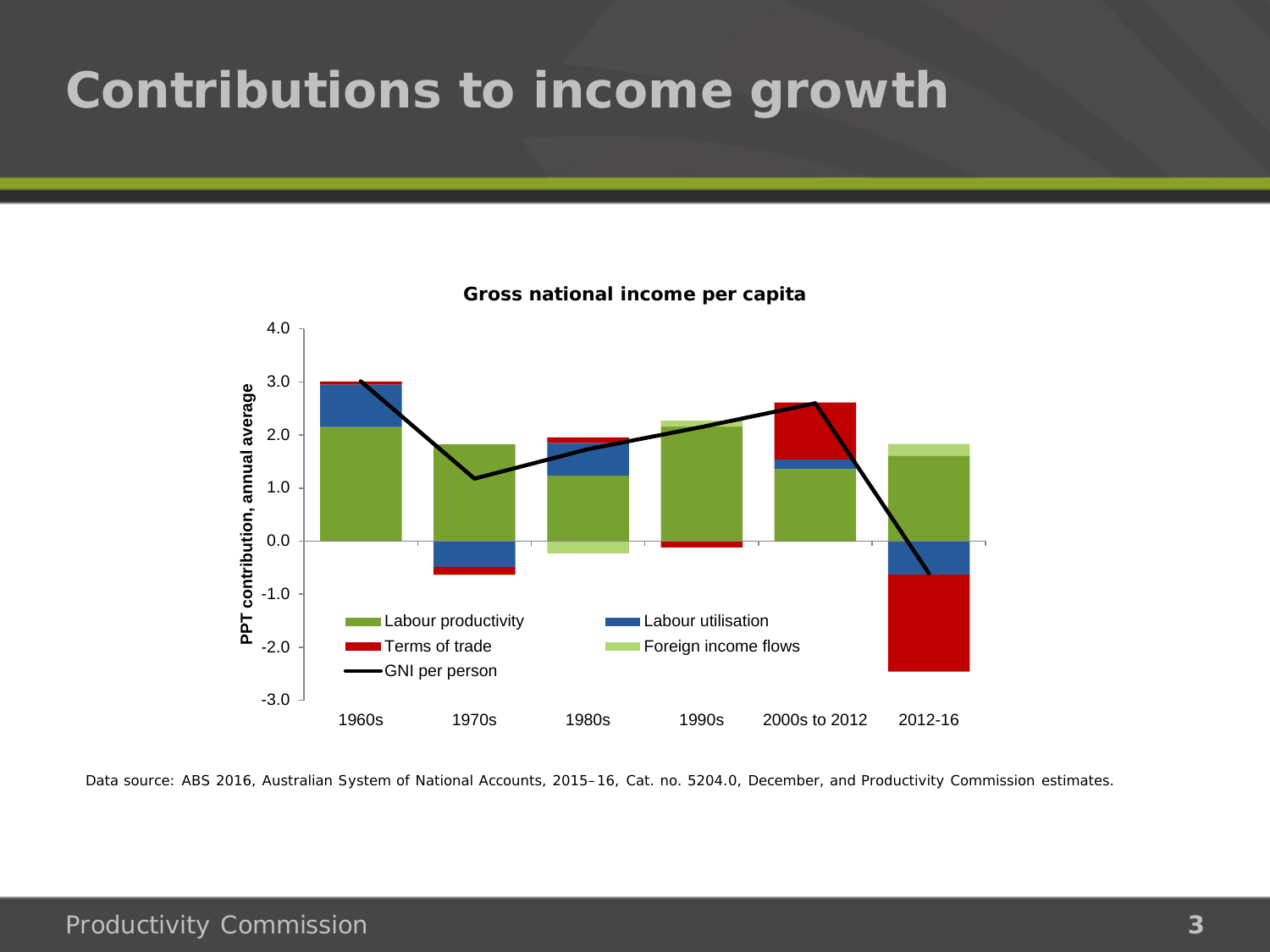## **Mining and non-mining investment activity**



Notes: Investment to GDP refers to real gross fixed capital formation to real gross domestic product.

Data source: ABS 2016, Australian System of National Accounts, 2015–16, Cat. no. 5204.0, December, and Productivity Commission estimates.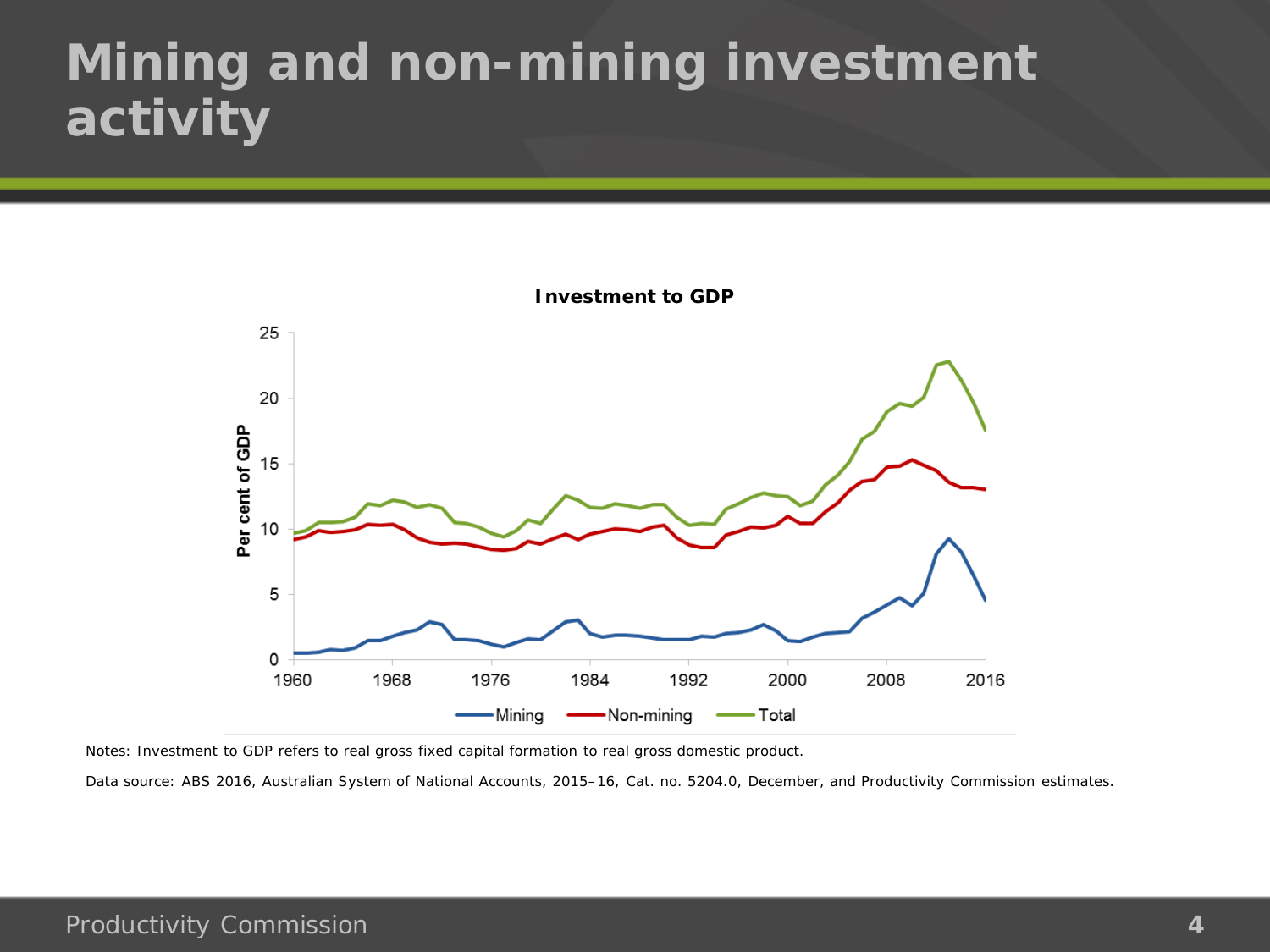## **Non-mining investment growth**



Note: Investment is real gross fixed capital formation, and growth is a simple five-year period end moving average.

Data source: ABS 2016, Australian System of National Accounts, 2015–16, Cat. no. 5204.0, December, and Productivity Commission estimates.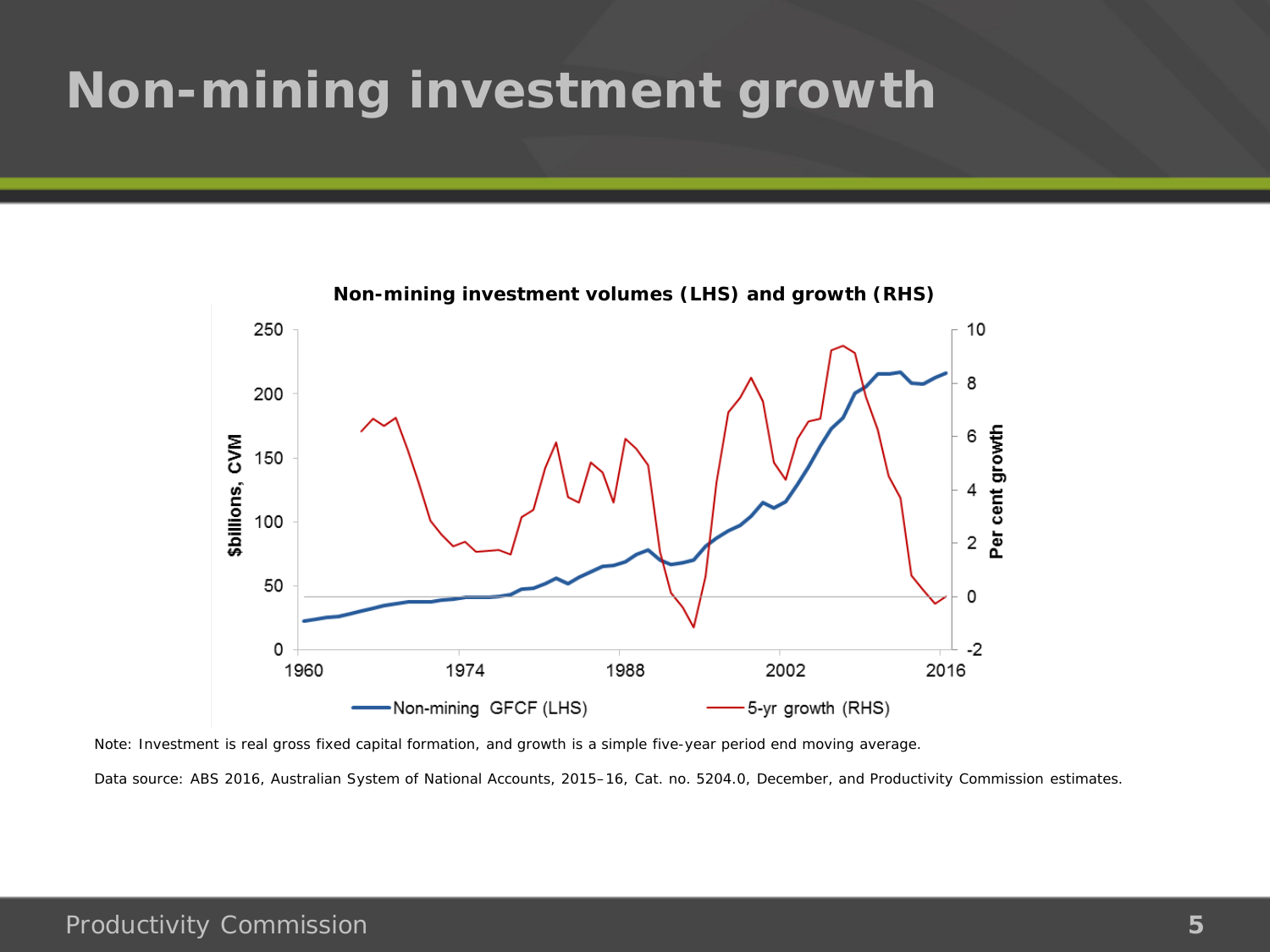#### **Where to start….**

- A right to return, in education
- A serious spring clean of urban planning
- Address disease prevention as directly as we address workplace accidents
- Change the early retirement paradigm
- Data, the new resource discovery
- Stop creating new barriers to trade and labour mobility

Productivity Commission **6**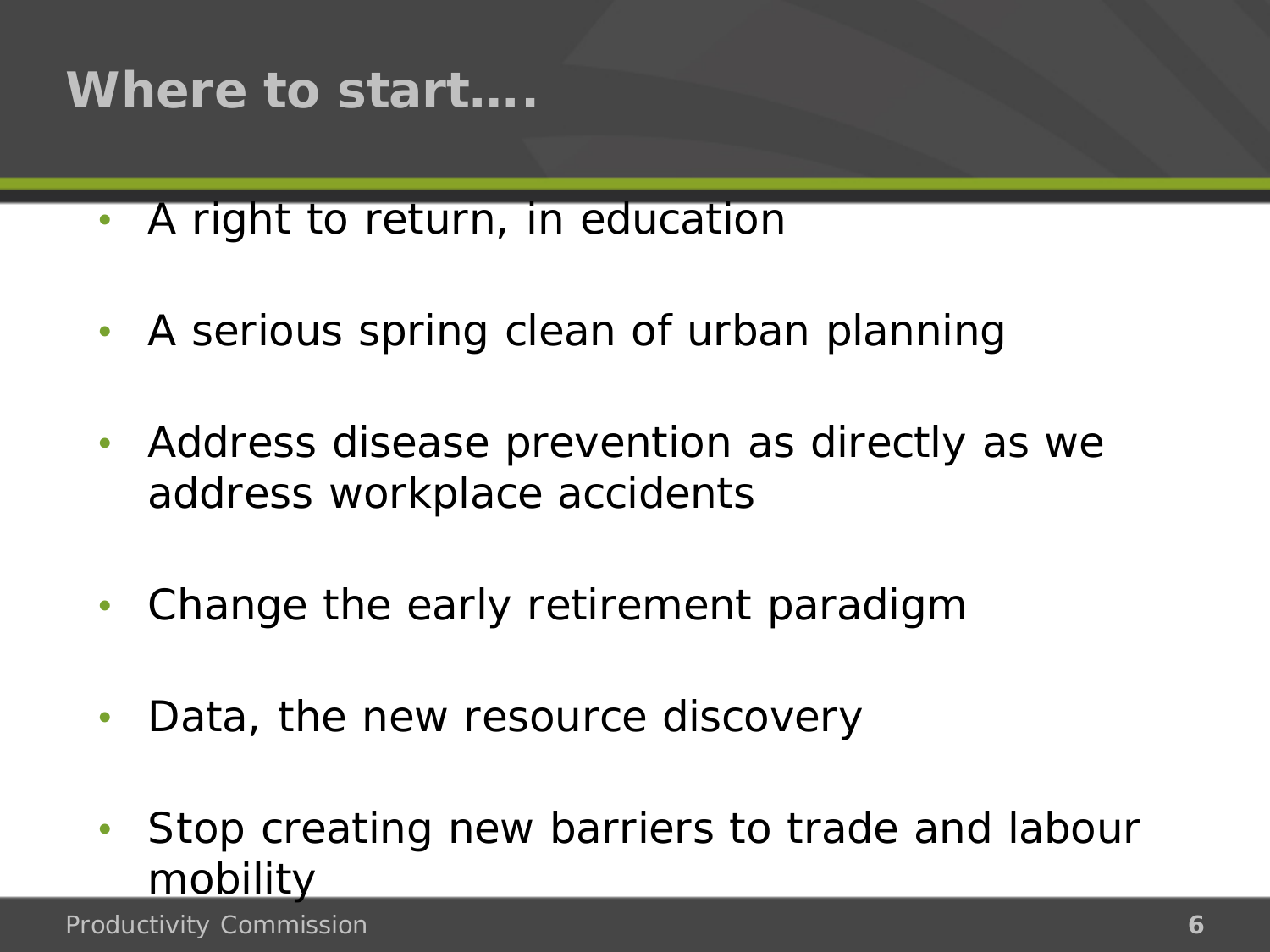## **Australia's OECD economic ranking**

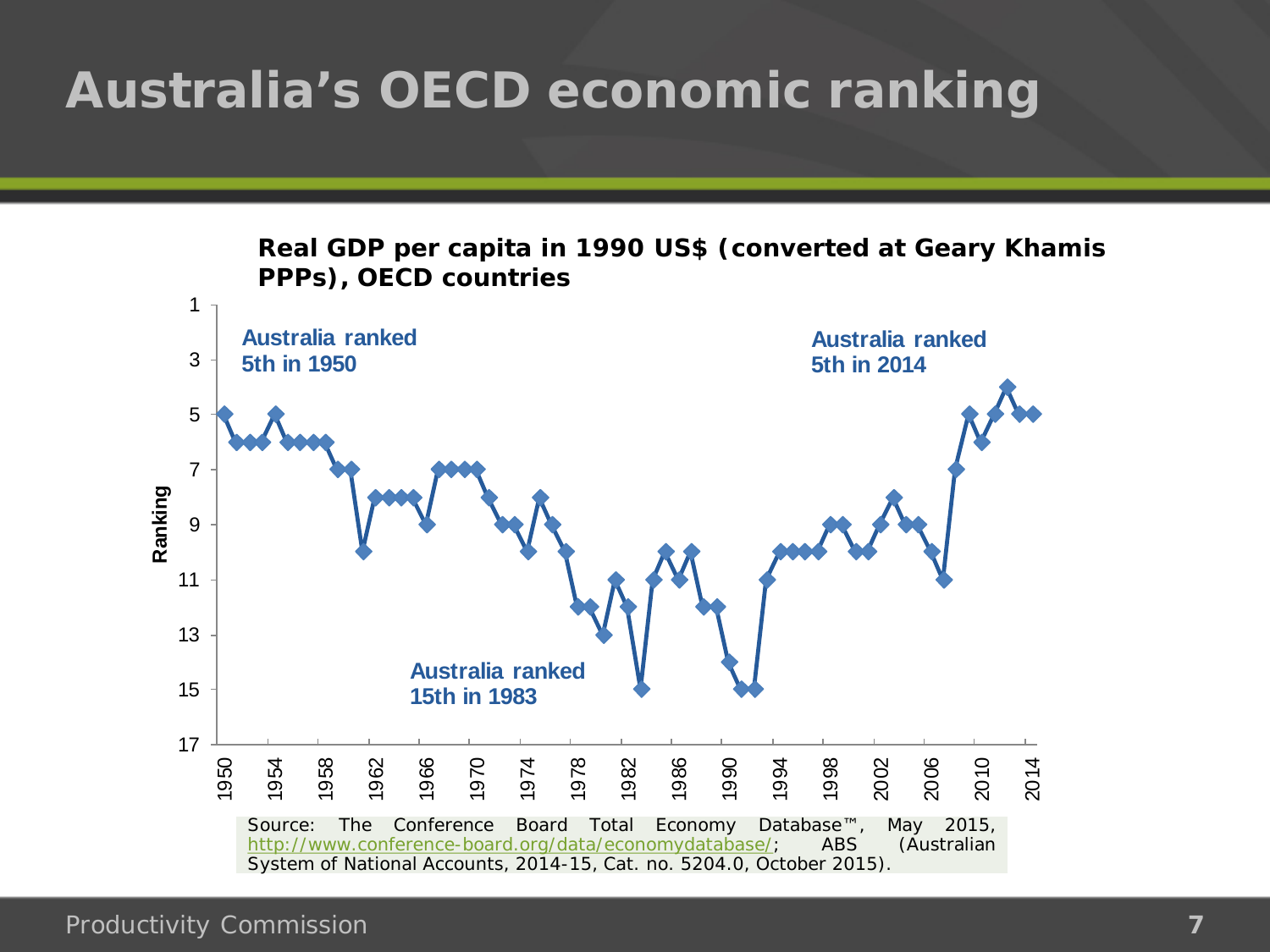#### **A more open economy**

 **Trade intensity (1970-2015)**<sup>a</sup>



**<sup>a</sup>** Refers to nominal exports plus imports divided by nominal GDP.

Source: ABS Cat. nos 5302.0, 5206.0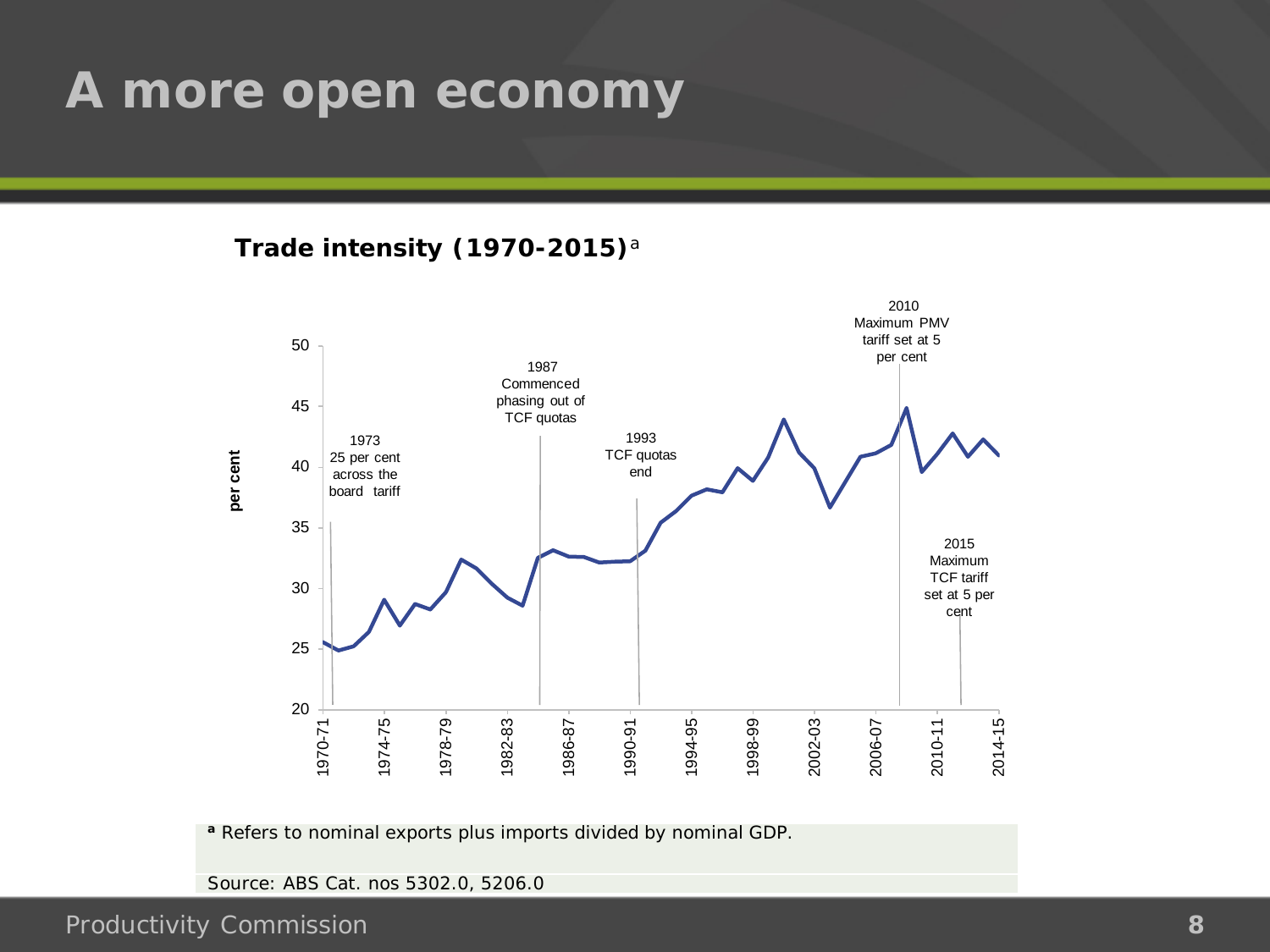#### World trade as a share of gross domestic product



NOTE: The shaded bars indicate periods of global recession defined as 55 per cent of world gross domestic product in recession.

SOURCE: World Development Indicators, World Bank; recession data are from Economic Cycle Research Institute (ECRI).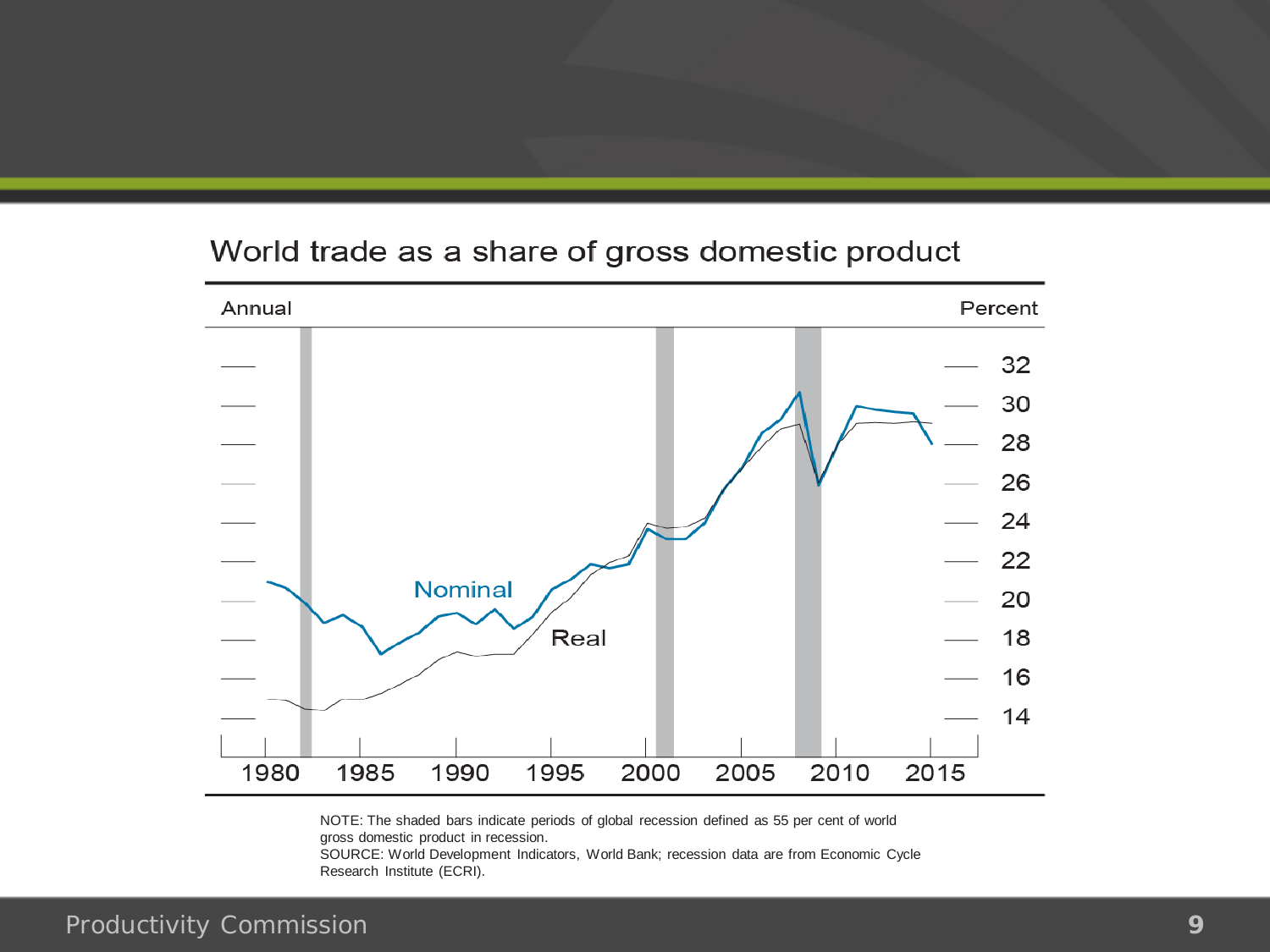## **Household income has improved significantly**

**Labour productivity and real household incomea**



**<sup>a</sup>** Labour productivity is calculated as real gross domestic product per hour worked. Real household income is expressed as real gross national income per capita, per household based on Census data on average household size. Data source: ABS Cat. No. 5204, Table 1, 6 & 72, ABS Cat. No. 6202.0, Table 6.